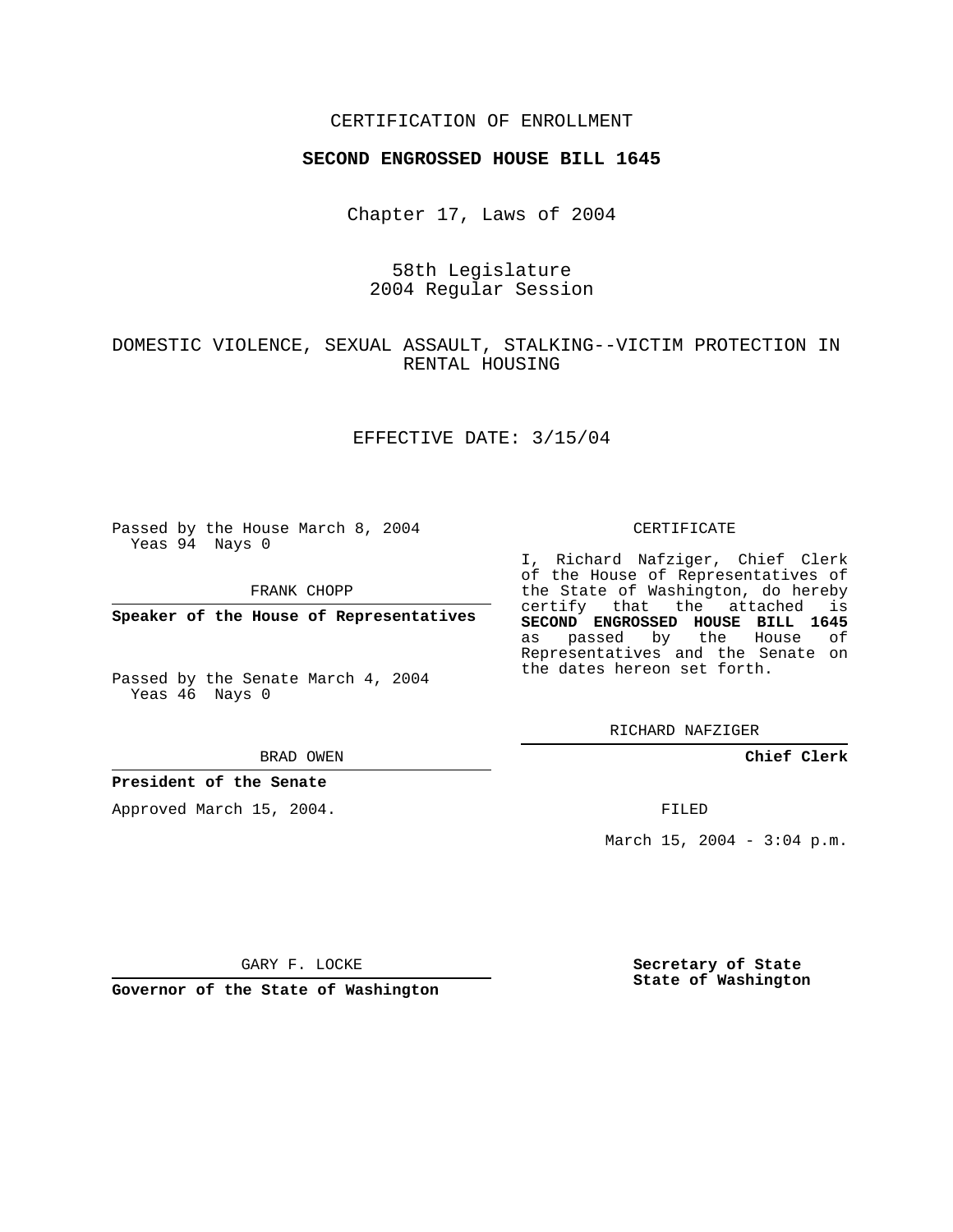# **SECOND ENGROSSED HOUSE BILL 1645** \_\_\_\_\_\_\_\_\_\_\_\_\_\_\_\_\_\_\_\_\_\_\_\_\_\_\_\_\_\_\_\_\_\_\_\_\_\_\_\_\_\_\_\_\_

\_\_\_\_\_\_\_\_\_\_\_\_\_\_\_\_\_\_\_\_\_\_\_\_\_\_\_\_\_\_\_\_\_\_\_\_\_\_\_\_\_\_\_\_\_

### AS AMENDED BY THE SENATE

Passed Legislature - 2004 Regular Session

## **State of Washington 58th Legislature 2004 Regular Session**

**By** Representatives Kessler, Skinner, Edwards, Lantz, Moeller, Kirby, Kenney, Lovick, O'Brien, Kagi, Simpson, McCoy, Cody, Ruderman, Flannigan, Upthegrove, Pettigrew, Clibborn, McDermott, Dickerson, Hudgins, Schual-Berke, Santos, Conway, Sullivan, Morrell and Darneille

Read first time 02/03/2003. Referred to Committee on Judiciary.

 AN ACT Relating to protection of victims of domestic violence, sexual assault, or stalking in the rental of housing; adding new sections to chapter 59.18 RCW; creating a new section; repealing RCW 59.18.356; and declaring an emergency.

BE IT ENACTED BY THE LEGISLATURE OF THE STATE OF WASHINGTON:

 NEW SECTION. **Sec. 1.** The legislature finds and declares that: (1) Domestic violence, sexual assault, and stalking are widespread societal problems that have devastating effects for individual victims, their children, and their communities. Victims of violence may be forced to remain in unsafe situations because they are bound by residential lease agreements. The legislature finds that the inability of victims to terminate their rental agreements hinders or prevents victims from being able to safely flee domestic violence, sexual assault, or stalking. The legislature further finds that victims of these crimes who do not have access to safe housing are more likely to remain in or return to abusive or dangerous situations. Also, the legislature finds that victims of these crimes are further victimized when they are unable to obtain or retain rental housing due to their history as a victim of these crimes. The legislature further finds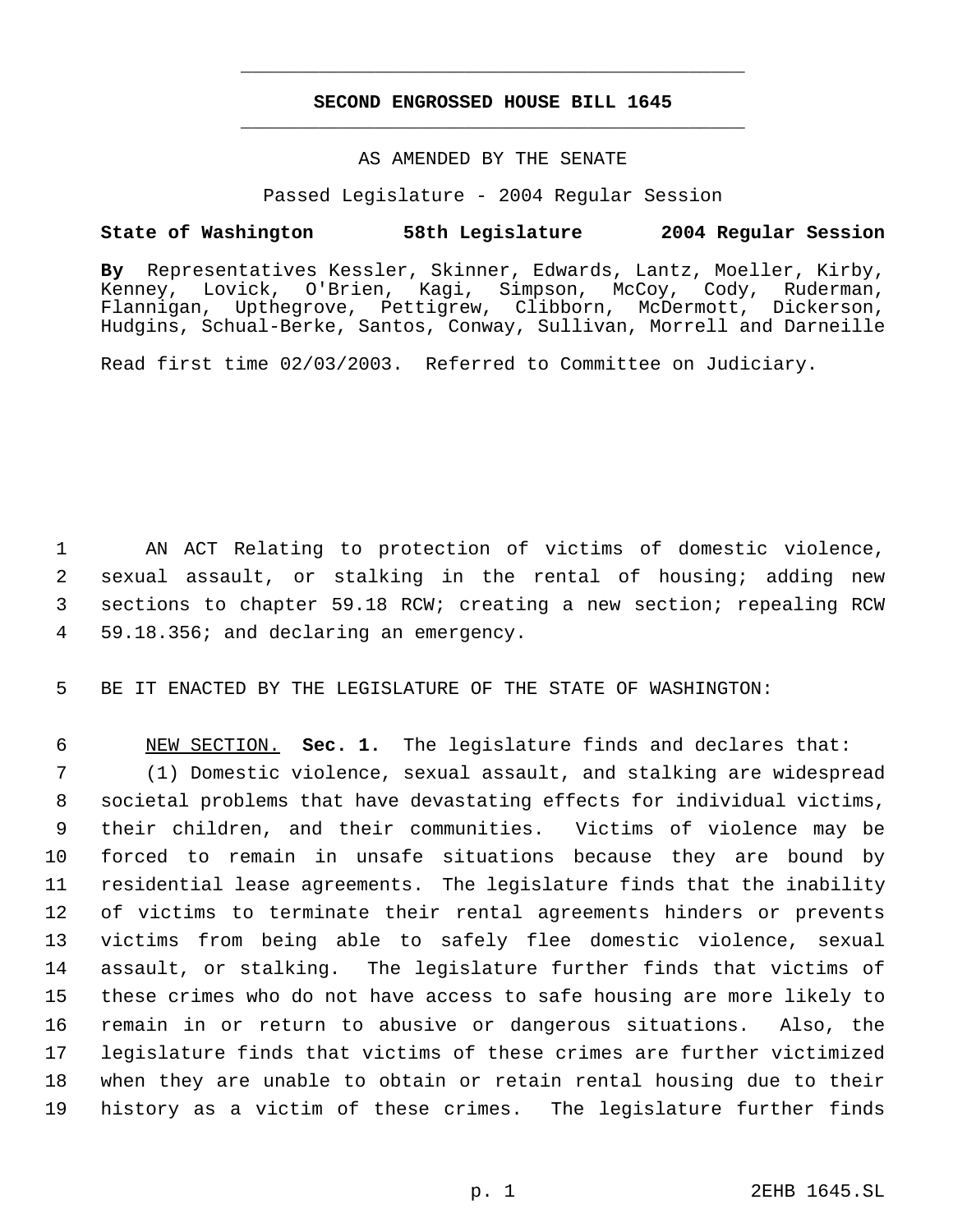that evidence that a prospective tenant has been a victim of domestic violence, sexual assault, or stalking is not relevant to the decision whether to rent to that prospective tenant.

 (2) By this act, the legislature intends to increase safety for victims of domestic violence, sexual assault, and stalking by removing barriers to safety and offering protection against discrimination.

 NEW SECTION. **Sec. 2.** A new section is added to chapter 59.18 RCW to read as follows:

 The definitions in this section apply throughout this section and sections 3 through 5 of this act unless the context clearly requires otherwise.

 (1) "Domestic violence" has the same meaning as set forth in RCW 26.50.010.

 (2) "Sexual assault" has the same meaning as set forth in RCW 70.125.030.

(3) "Stalking" has the same meaning as set forth in RCW 9A.46.110.

 (4) "Qualified third party" means any of the following people acting in their official capacity:

(a) Law enforcement officers;

(b) Persons subject to the provisions of chapter 18.120 RCW;

(c) Employees of a court of the state;

 (d) Licensed mental health professionals or other licensed counselors;

 (e) Employees of crime victim/witness programs as defined in RCW 7.69.020 who are trained advocates for the program; and

(f) Members of the clergy as defined in RCW 26.44.020.

 (5) "Household member" means a child or adult residing with the tenant other than the perpetrator of domestic violence, stalking, or sexual assault.

 (6) "Tenant screening service provider" means any nongovernmental agency that provides, for a fee, background information on prospective tenants to landlords.

 (7) "Credit reporting agency" has the same meaning as set forth in RCW 19.182.010(5).

 NEW SECTION. **Sec. 3.** A new section is added to chapter 59.18 RCW to read as follows: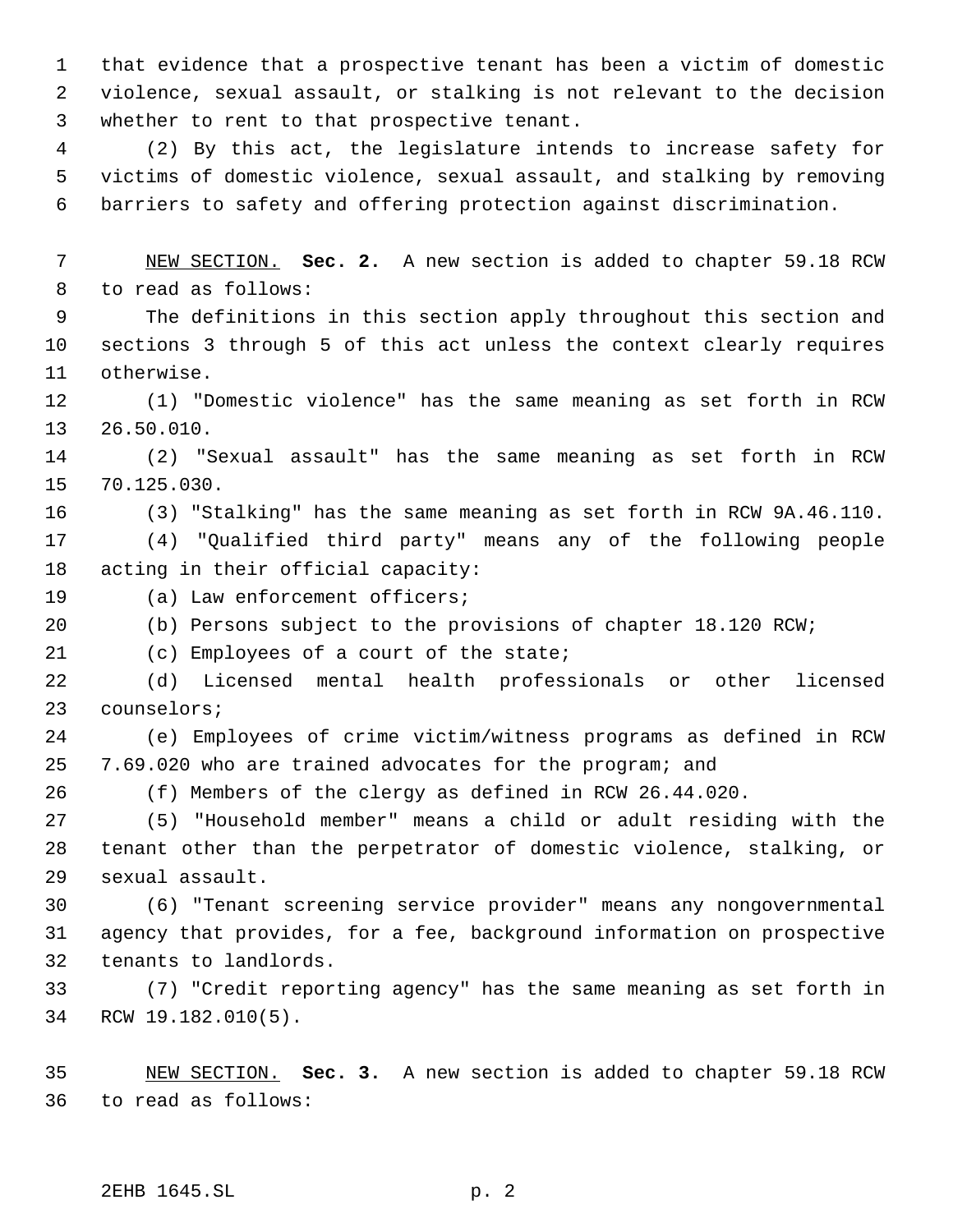(1)(a) If a tenant notifies the landlord in writing that he or she or a household member was a victim of an act that constitutes a crime of domestic violence, sexual assault, or stalking, and either (a)(i) or (ii) of this subsection applies, then subsection (2) of this section applies:

 (i) The tenant or the household member has a valid order for protection under one or more of the following: Chapter 26.50 or 26.26 RCW or RCW 9A.46.040, 9A.46.050, 10.14.080, 10.99.040 (2) or (3), or 26.09.050; or

 (ii) The tenant or the household member has reported the domestic violence, sexual assault, or stalking to a qualified third party acting in his or her official capacity and the qualified third party has provided the tenant or the household member a written record of the report signed by the qualified third party.

 (b) When a copy of a valid order for protection or a written record of a report signed by a qualified third party, as required under (a) of this subsection, is made available to the landlord, the tenant may terminate the rental agreement and quit the premises without further obligation under the rental agreement or under chapter 59.12 RCW. However, the request to terminate the rental agreement must occur within ninety days of the reported act, event, or circumstance that gave rise to the protective order or report to a qualified third party. A record of the report to a qualified third party that is provided to the tenant or household member shall consist of a document signed and dated by the qualified third party stating: (i) That the tenant or the household member notified him or her that he or she was a victim of an act or acts that constitute a crime of domestic violence, sexual 28 assault, or stalking; (ii) the time and date the act or acts occurred; (iii) the location where the act or acts occurred; (iv) a brief description of the act or acts of domestic violence, sexual assault, or stalking; and (v) that the tenant or household member informed him or her of the name of the alleged perpetrator of the act or acts. The record of the report provided to the tenant or household member shall not include the name of the alleged perpetrator of the act or acts of domestic violence, sexual assault, or stalking. The qualified third party shall keep a copy of the record of the report and shall note on the retained copy the name of the alleged perpetrator of the act or acts of domestic violence, sexual assault, or stalking. The record of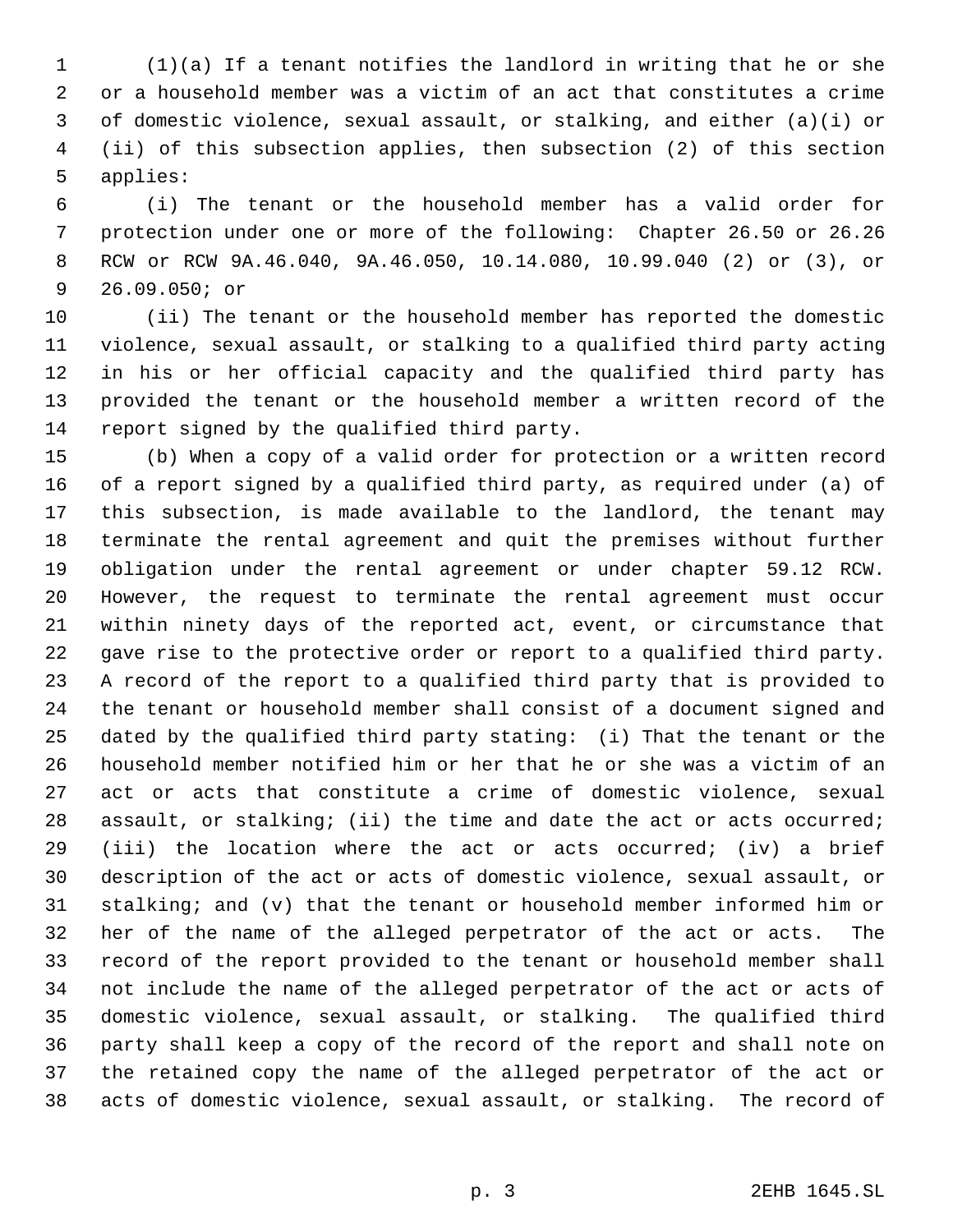1 the report to a qualified third party may be accomplished by completion 2 of a form provided by the qualified third party, in substantially the

3 following form:

| 4  |                                                                                                                                      |
|----|--------------------------------------------------------------------------------------------------------------------------------------|
| 5  | clinic,<br>professional<br>of<br>organization,<br>service<br>provider<br>[Name]<br>agency,                                           |
| 6  | I and/or my  (household member) am/is a victim of                                                                                    |
| 7  | domestic violence as defined by RCW 26.50.010.                                                                                       |
| 8  | sexual assault as defined by RCW 70.125.030.                                                                                         |
| 9  | stalking as defined by RCW 9A.46.110.                                                                                                |
| 10 |                                                                                                                                      |
| 11 |                                                                                                                                      |
| 12 | The incident(s) that I rely on in support of this declaration occurred on the following date(s) and time(s):                         |
| 13 |                                                                                                                                      |
| 14 | The incident(s) that I rely on in support of this declaration were committed by the following person(s): $\dots\dots\dots\dots\dots$ |
| 15 |                                                                                                                                      |
| 16 | I state under penalty of perjury under the laws of the state of Washington that the foregoing is true and correct.                   |
| 17 |                                                                                                                                      |
| 18 |                                                                                                                                      |
| 19 | Signature of Tenant or                                                                                                               |
| 20 | Household<br>Member                                                                                                                  |
| 21 | I verify that I have provided to the person whose signature appears above the statutes cited in RCW 59.18.---                        |
| 22 | (section 3 of this act) and that the individual was a victim of an act that constitutes a crime of domestic violence, sexual         |
| 23 | assault, or stalking, and that the individual informed me of the name of the alleged perpetrator of the act.                         |
| 24 | Dated this $\dots$ day of $\dots$ , 20.                                                                                              |
| 25 |                                                                                                                                      |
| 26 | Signature of authorized                                                                                                              |
| 27 | officer/employee<br>of                                                                                                               |
| 28 | (Organization,<br>agency,                                                                                                            |
| 29 | clinic,<br>professional                                                                                                              |
| 30 | provider)<br>service                                                                                                                 |
| 31 | (2) A tenant who terminates a rental agreement under this section                                                                    |
| 32 | is discharged from the payment of rent for any period following the                                                                  |
| 33 | last day of the month of the quitting date. The tenant shall remain                                                                  |
| 34 | liable for the rent for the month in which he or she terminated the                                                                  |
| 35 | rental agreement unless the termination is in accordance with RCW                                                                    |
| 36 | Notwithstanding lease provisions that allow<br>$59.18.200(1)$ .<br>for                                                               |
| 37 | forfeiture of a deposit for early termination, a tenant who terminates                                                               |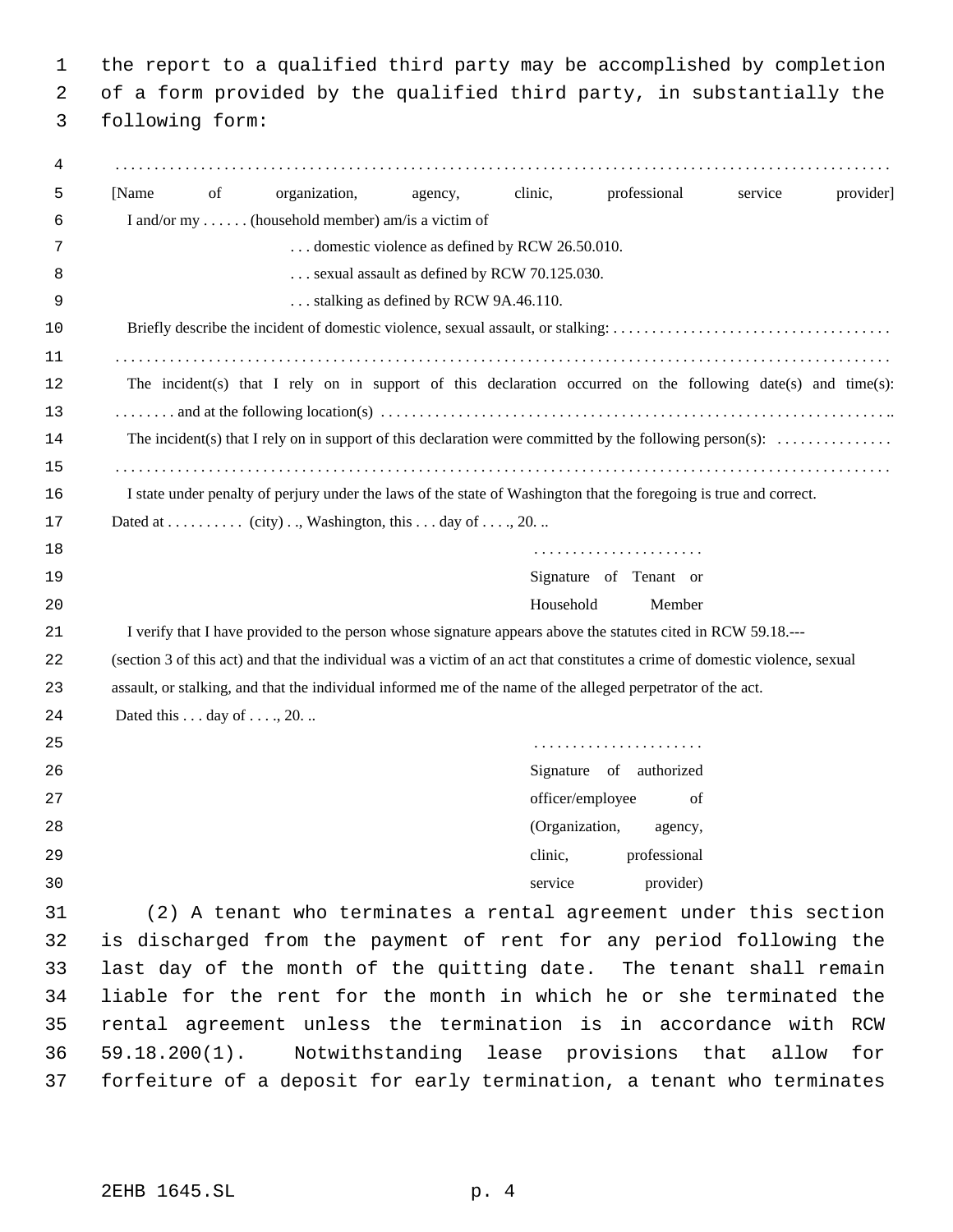under this section is entitled to the return of the full deposit, subject to RCW 59.18.020 and 59.18.280. Other tenants who are parties to the rental agreement, except household members who are the victims of sexual assault, stalking, or domestic violence, are not released from their obligations under the rental agreement or other obligations under this chapter.

 (3) The provision of verification of a report under subsection (1)(b) of this section does not waive the confidential or privileged nature of the communication between a victim of domestic violence, sexual assault, or stalking with a qualified third party pursuant to RCW 5.60.060, 70.123.075, or 70.125.065. No record or evidence obtained from such disclosure may be used in any civil, administrative, or criminal proceeding against the victim unless a written waiver of applicable evidentiary privilege is obtained, except that the verification itself, and no other privileged information, under subsection (1)(b) of this section may be used in civil proceedings brought under this section.

 NEW SECTION. **Sec. 4.** A new section is added to chapter 59.18 RCW to read as follows:

 (1) A landlord may not terminate a tenancy, fail to renew a tenancy, or refuse to enter into a rental agreement based on the tenant's or applicant's or a household member's status as a victim of domestic violence, sexual assault, or stalking, or based on the tenant or applicant having terminated a rental agreement under section 3 of this act.

 (2) A landlord who refuses to enter into a rental agreement in violation of this section may be liable to the tenant or applicant in a civil action for damages sustained by the tenant or applicant. The prevailing party may also recover court costs and reasonable attorneys' fees.

 (3) It is a defense to an unlawful detainer action under chapter 59.12 RCW that the action to remove the tenant and recover possession of the premises is in violation of subsection (1) of this section.

 (4) This section does not prohibit adverse housing decisions based upon other lawful factors within the landlord's knowledge.